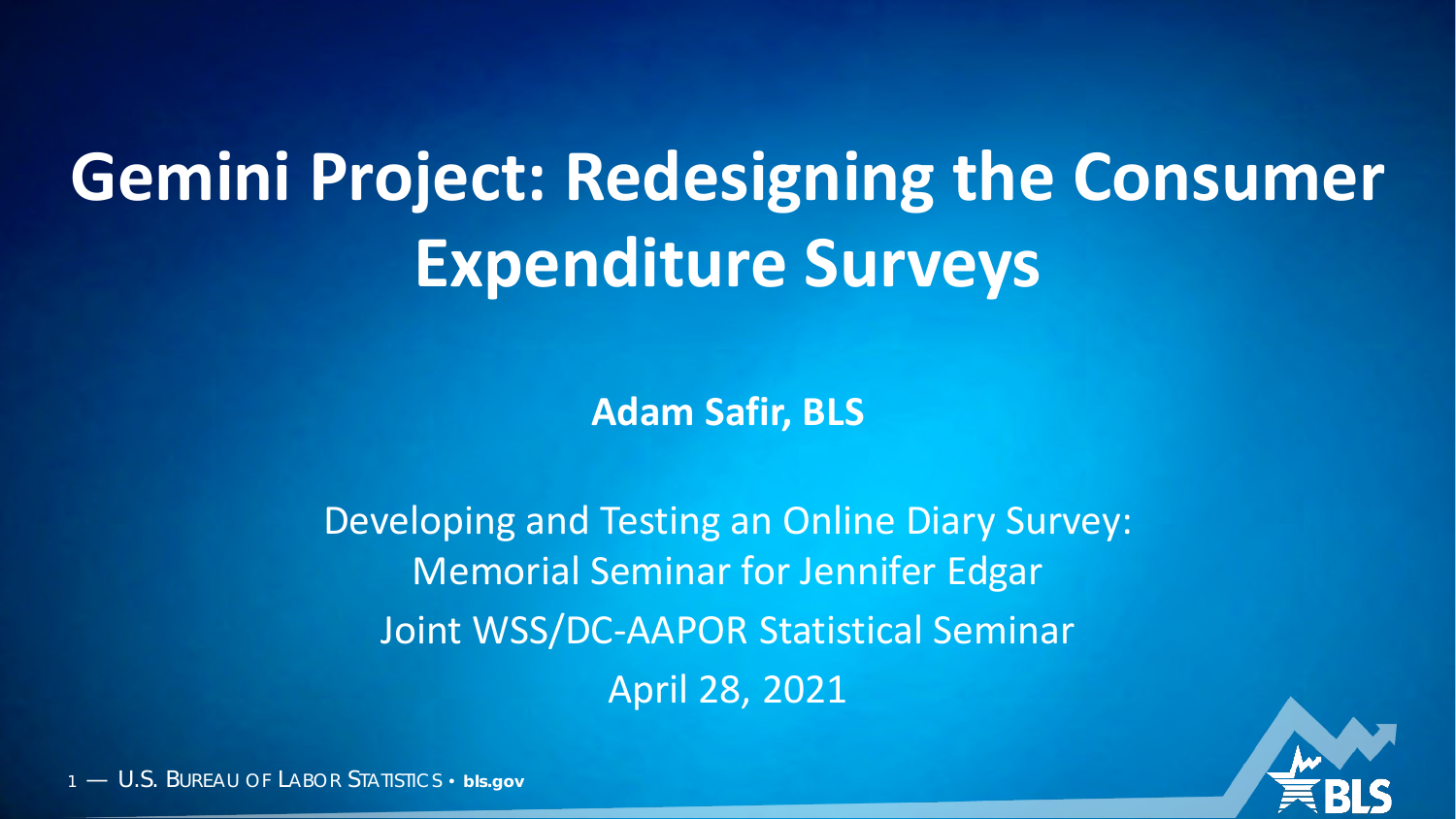#### **Outline**

- Consumer Expenditure Surveys
- **Gemini Project**
- **ID Jennifer's Role in the Gemini Project**
- 9 Lessons from Jennifer

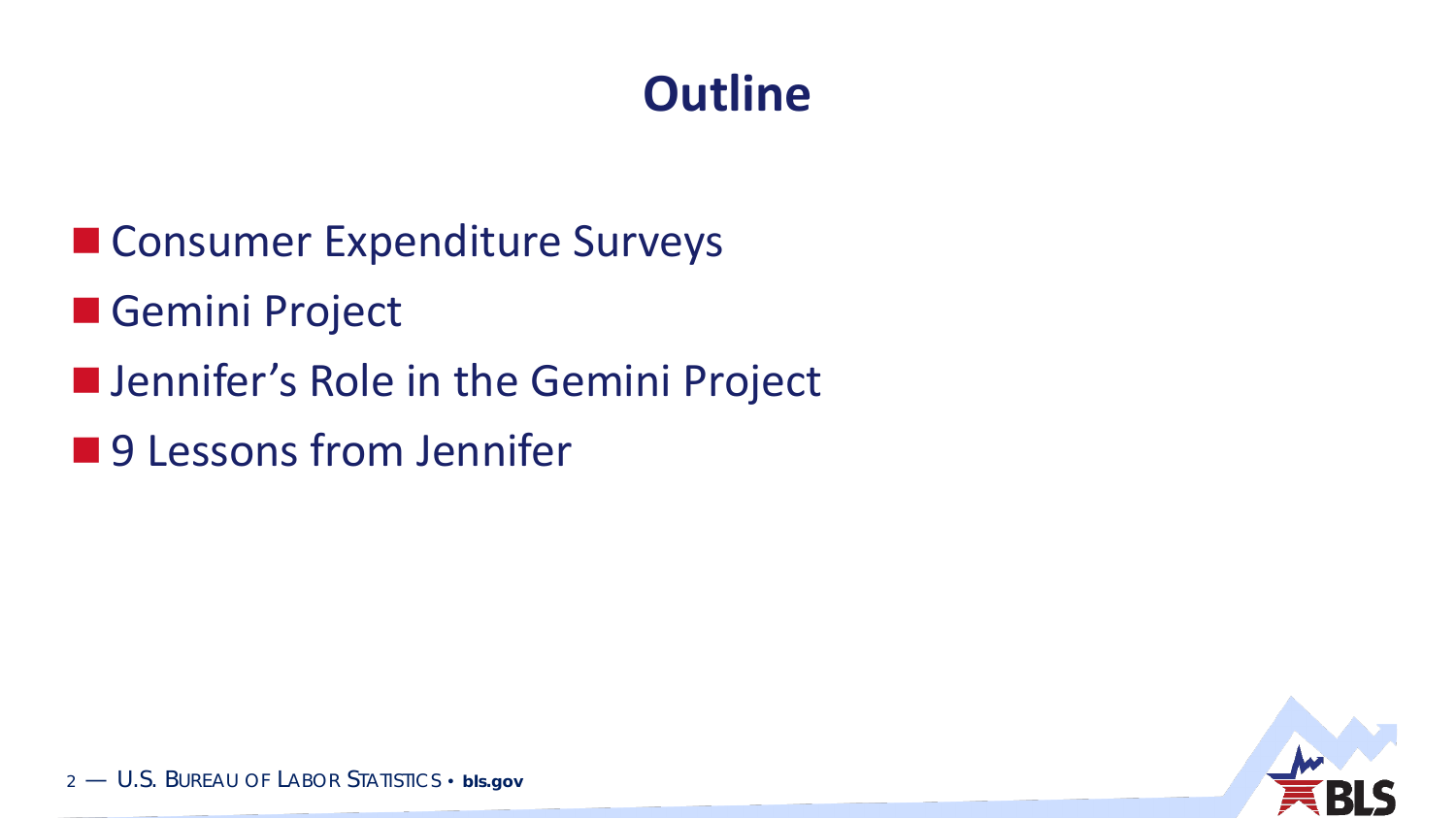#### **CE Survey Overview**

■ CE data consist of estimates derived from two separate surveys:

- The **Interview Survey** is designed to collect data on large and recurring expenditures that consumers can be expected to recall for a period of 3 months or so, such as rent and utilities (approximately 5,500 interviews/quarter)
- ▶ The **Diary Survey** is designed to collect data on small, frequently purchased items, including most food and clothing (approximately 3,000 diaries/quarter)
- Together, data from the two surveys cover the complete range of consumers' expenditures

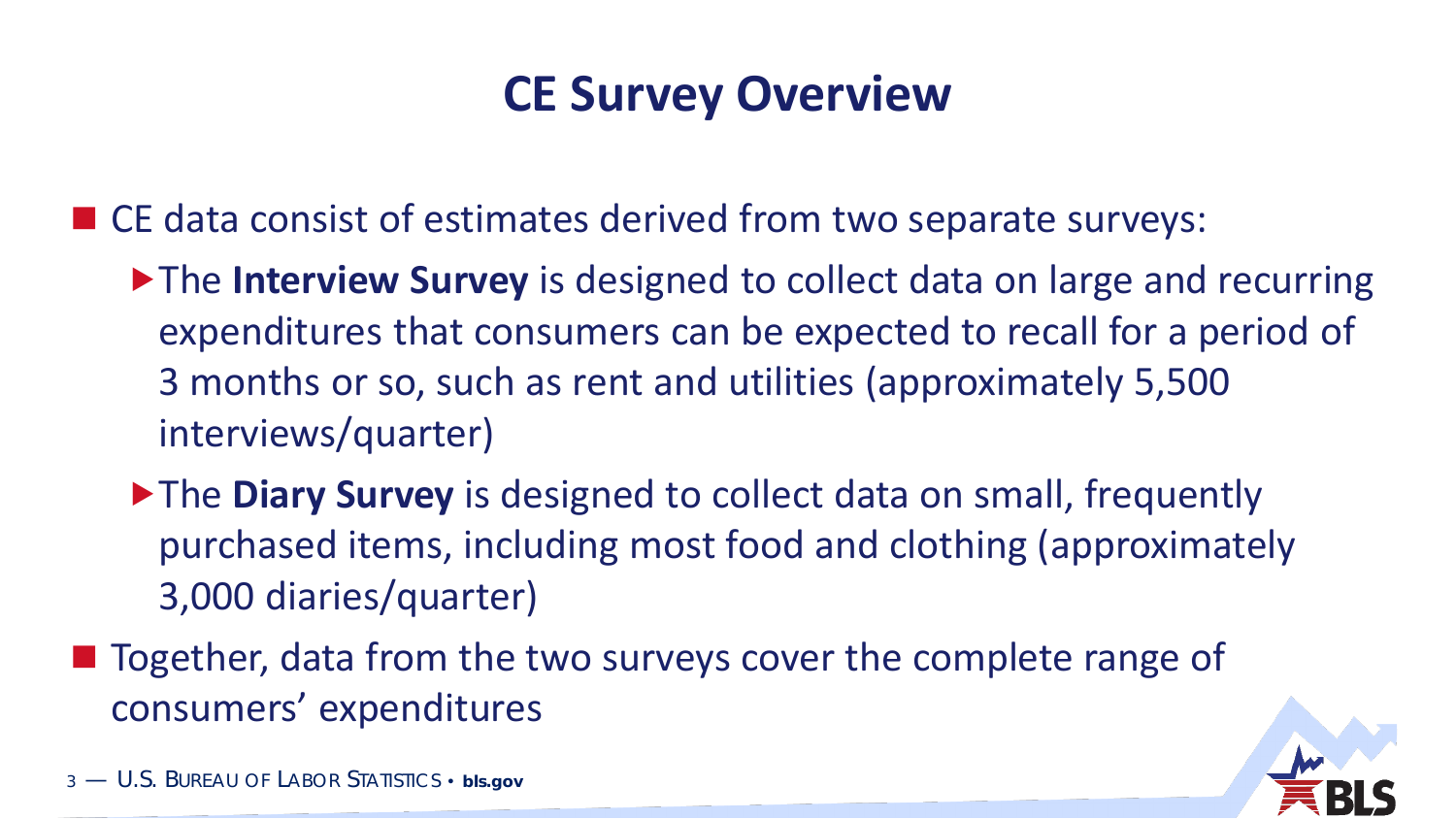#### **CE Survey Overview**

- CE data are collected for BLS by the U.S. Census Bureau, from consumer units (CUs), in other words people living at one address who share living expenses (in most cases, CUs are the same as households)
- The sample frame is a national probability sample of households designed to be representative of the U.S. civilian noninstitutionalized population
- Respondents report dollar amounts for all non-investment purchases; business expenses and reimbursements are excluded
- Response rates for the 2019 surveys were 54 percent for the Interview Survey and 56 percent for the Diary Survey

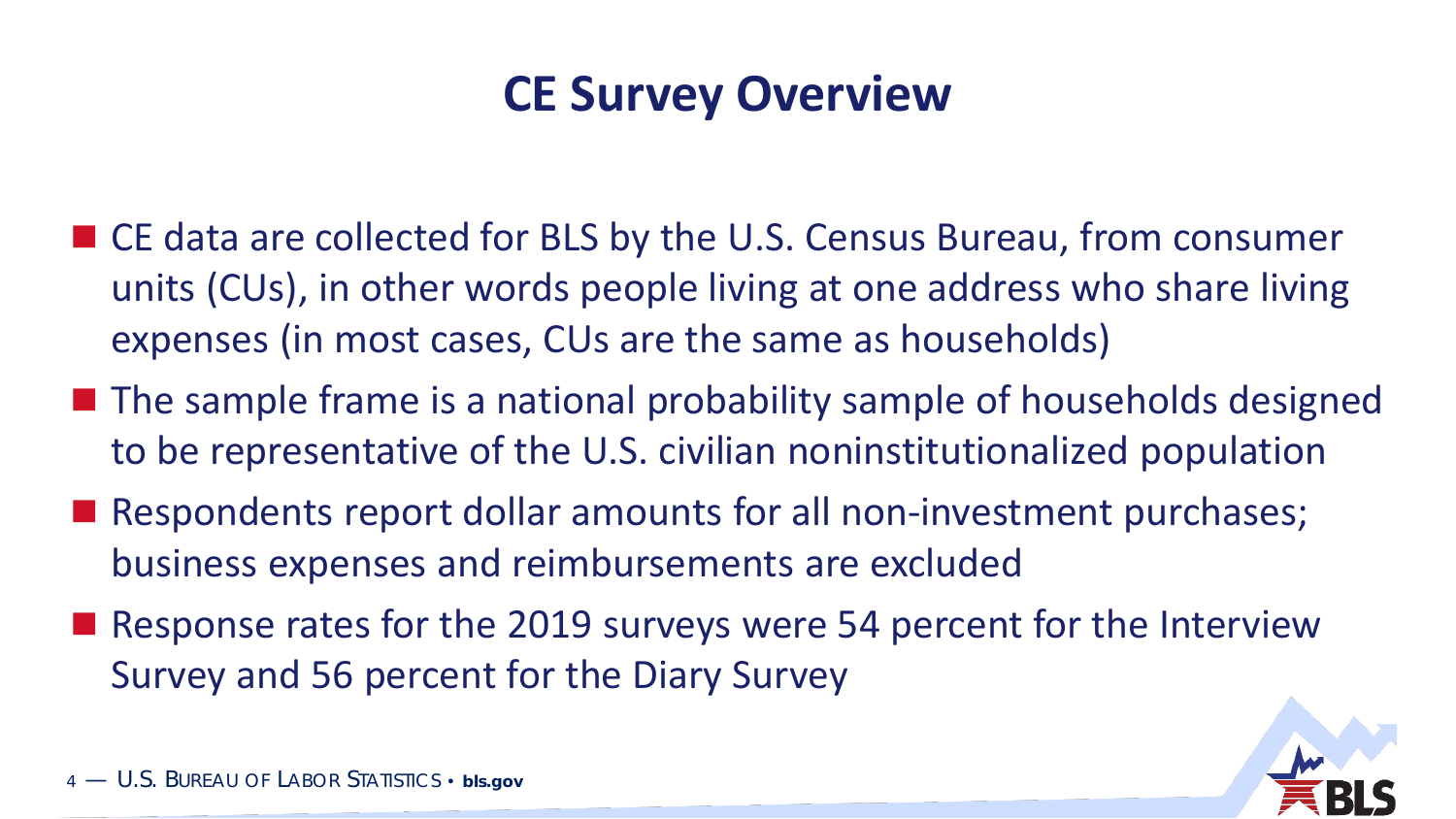# **Why Redesign (… and what does High's have to do with it?)**





5 — U.S. BUREAU OF LABOR STATISTICS • **bls.gov**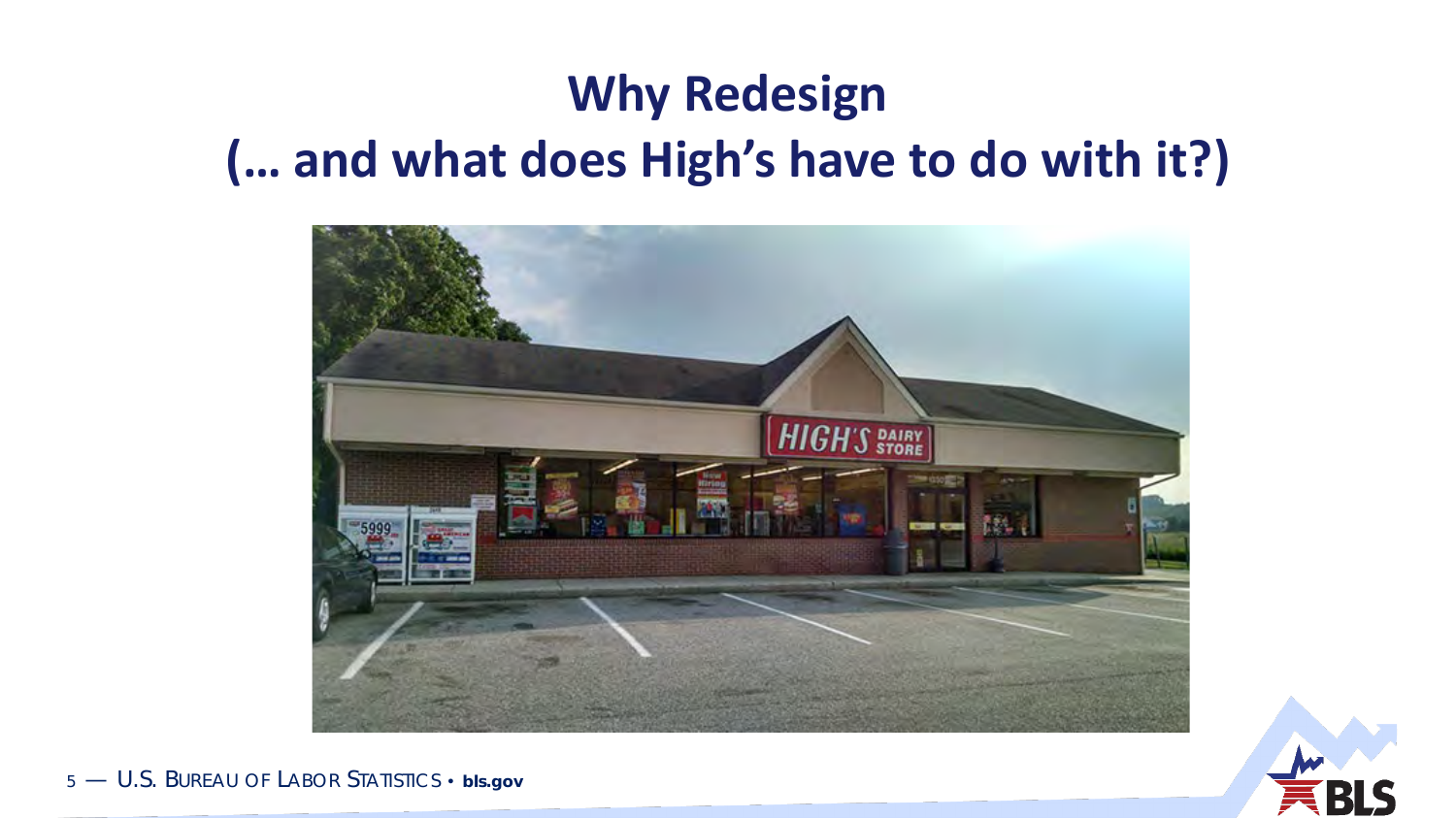#### **Gemini Project Overview**

Gemini Project "…aims to redesign the Consumer Expenditure (CE) survey to improve data quality through **a verifiable reduction in measurement error** particularly error caused by underreporting."

2013 CNSTAT recommendations addressed three key factors believed to affect the survey's ability to collect high quality data:

(1) measurement error

(2) environmental changes related to new technology and consumption behaviors

(3) need for greater flexibility in data collection strategies

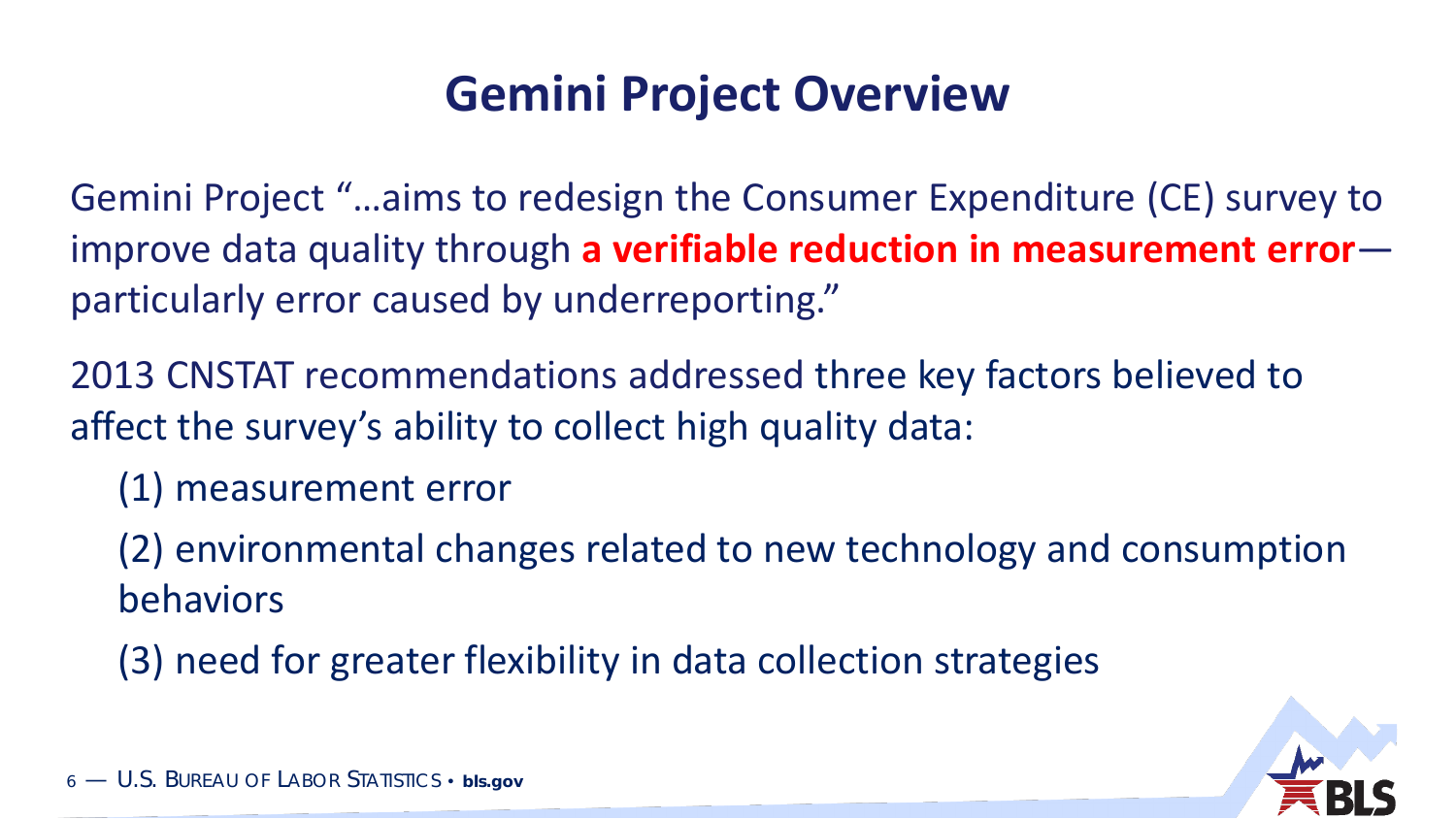#### **Current CE Design**



- 4 waves of personal interviews
- 3 month recall
- Large or recurring expenditures



- 2 one-week household paper diaries
- Contemporaneous recall
- Small, frequently purchased items

**Consumer Expenditure Survey Estimates**

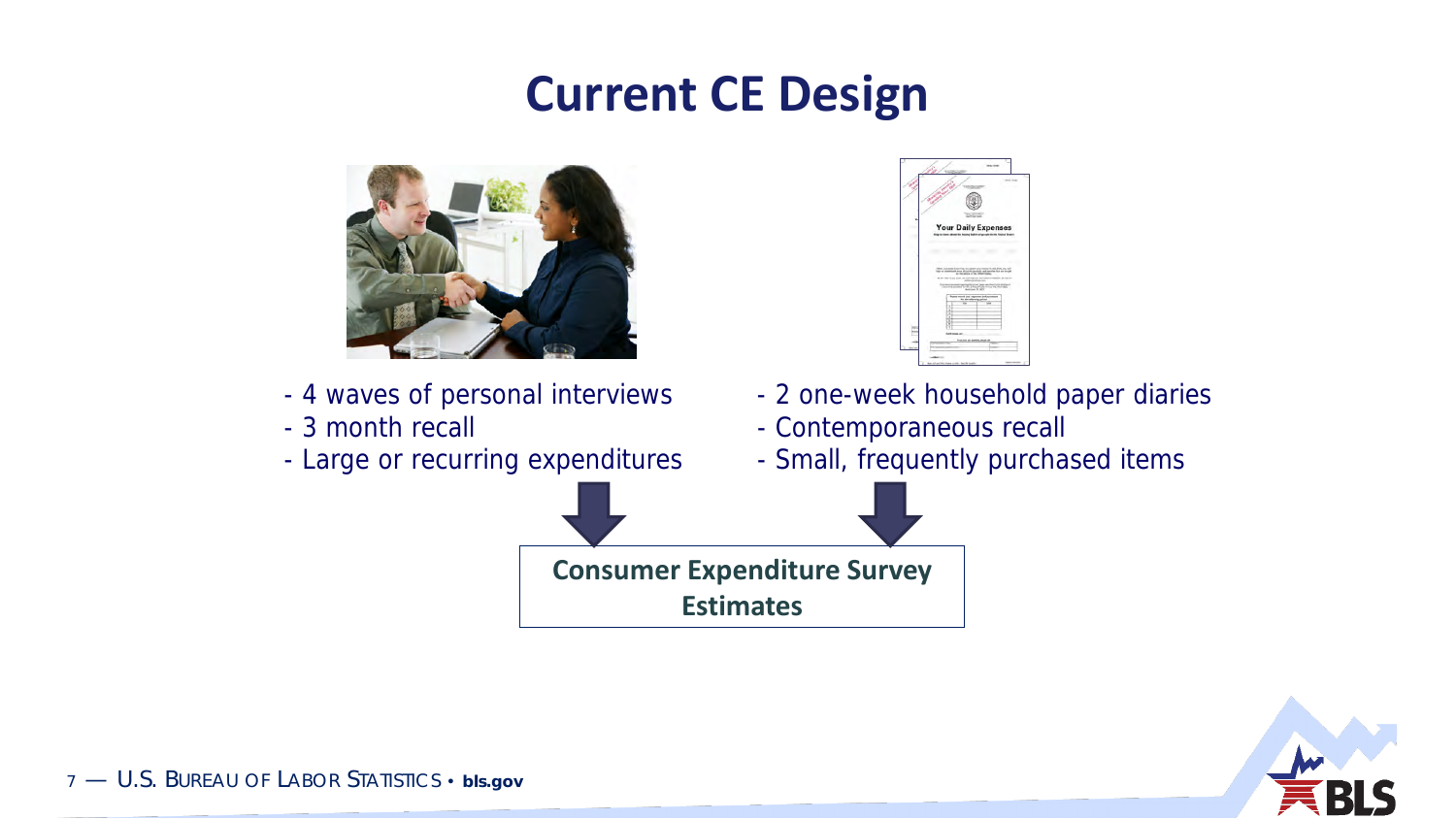#### **CE Survey Redesign**

- **Phased implementation of the redesign plan to maintain effective design** elements and implement them directly into CE's Interview and Diary surveys.
	- ▶ Online diary: implement in 2022 (pending results of the LSF)
	- **Streamlined questionnaire**: phased implementation starting in 2023
	- **Records focus & incentive (\$20)**: to be included in records path
- Postpone single sample design pending changed requirements and/or additional funding and further testing

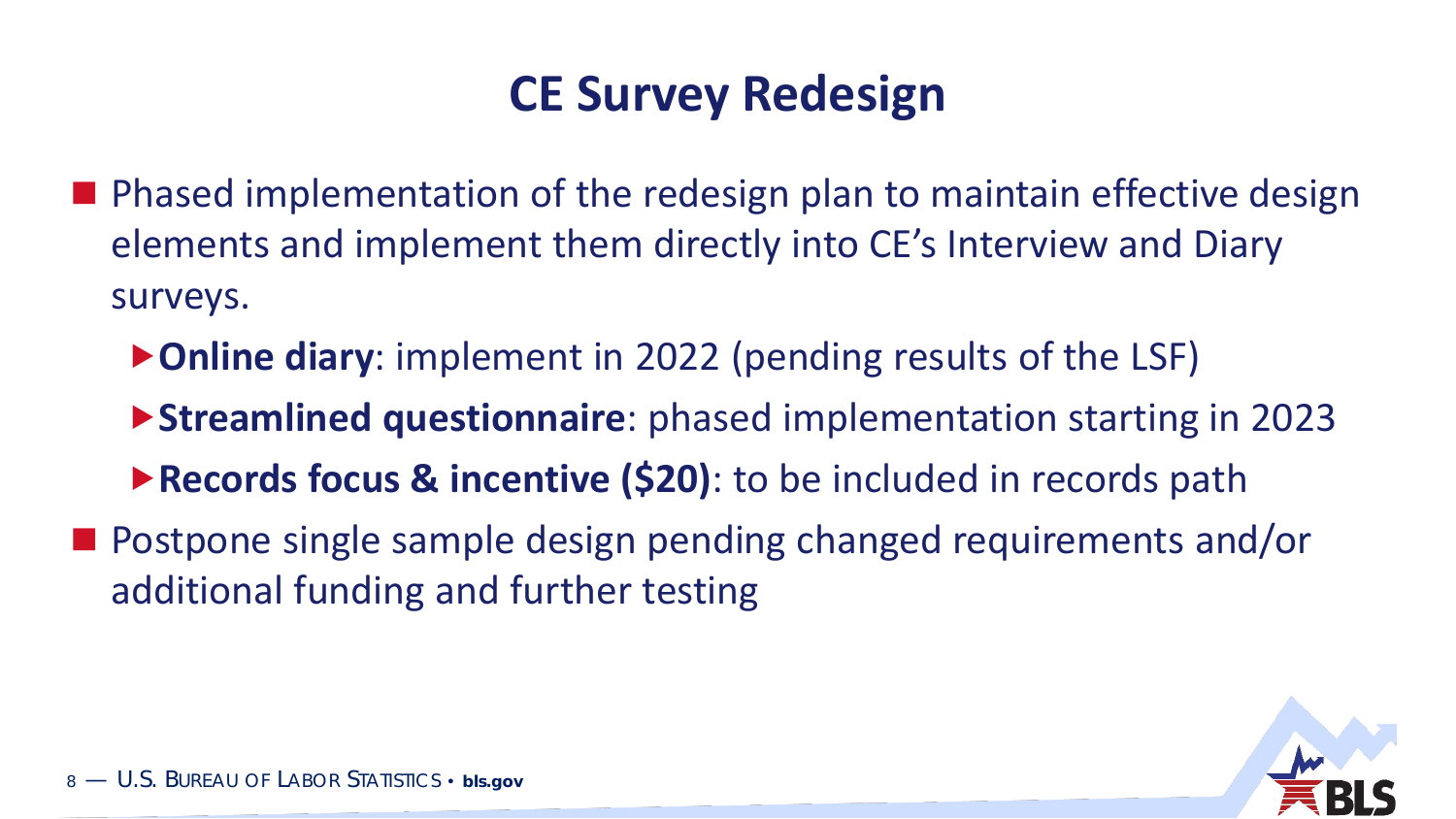#### **Streamlined questionnaire features**

- Reduce the level of detail
	- ▶ Aggregate to the extent possible
- **Records focus** 
	- $\blacktriangleright$  Facilitate the use of records, including a records path for certain groups of questions
- Question order/sections to improve flow of questions
	- ▶ Some changes to the section order, and within section organization

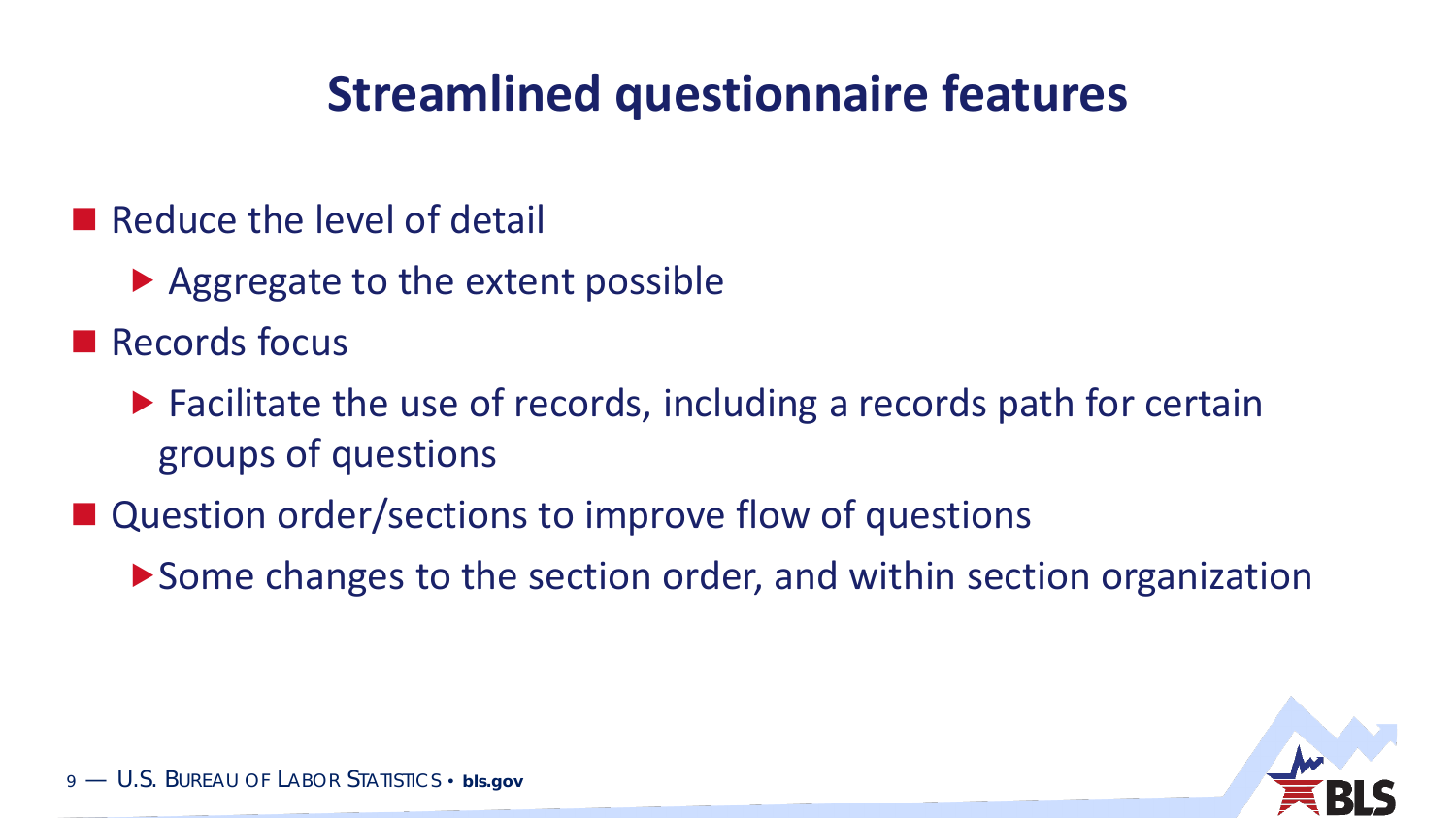#### **Streamlined questionnaire features**

- $\blacksquare$  The streamlined questionnaire with a records focus will not be field tested, but is undergoing cognitive testing and expert review before being put into production in a phased implementation starting in 2023
- Major sections with few or no changes will be released in the first phase in 2023 along with the revised processing system for those sections.
- Sections with more extensive changes will be released in subsequent years

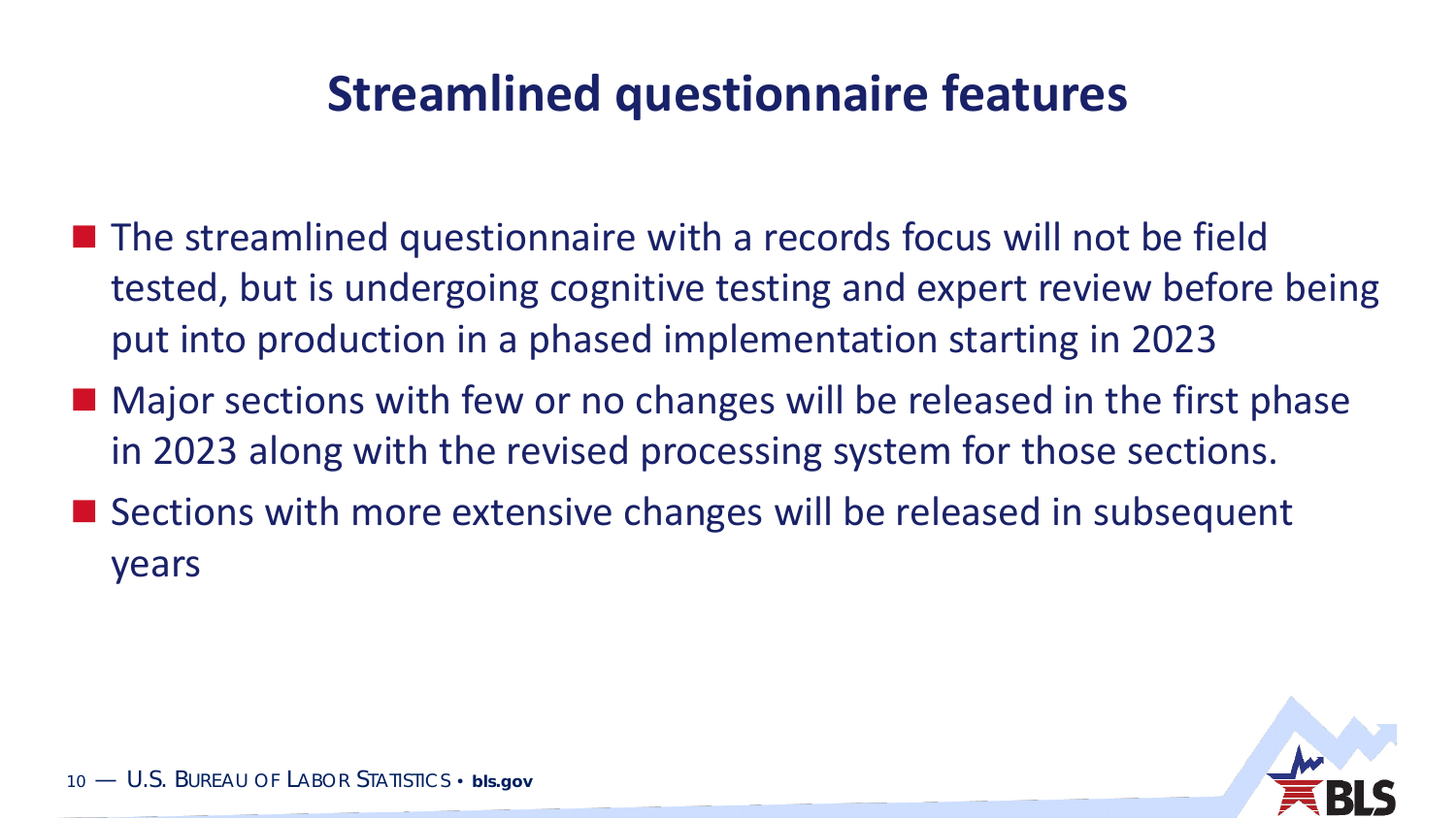#### **Exploring future enhancements**

- **Leveraging new technologies: such as receipt scanning and geolocation**
- Self-administered interviews: allow respondents to complete the survey themselves without an interviewer visit or phone call (i.e., pandemic proofing the survey)
- Single sample design: on hold, pending research and new requirements
- Adaptive design: measure/monitor indicators of progress to tailor field procedures and data collection efforts
- Gold standard interviews: use a research sample to obtain the highest quality data for benchmarking

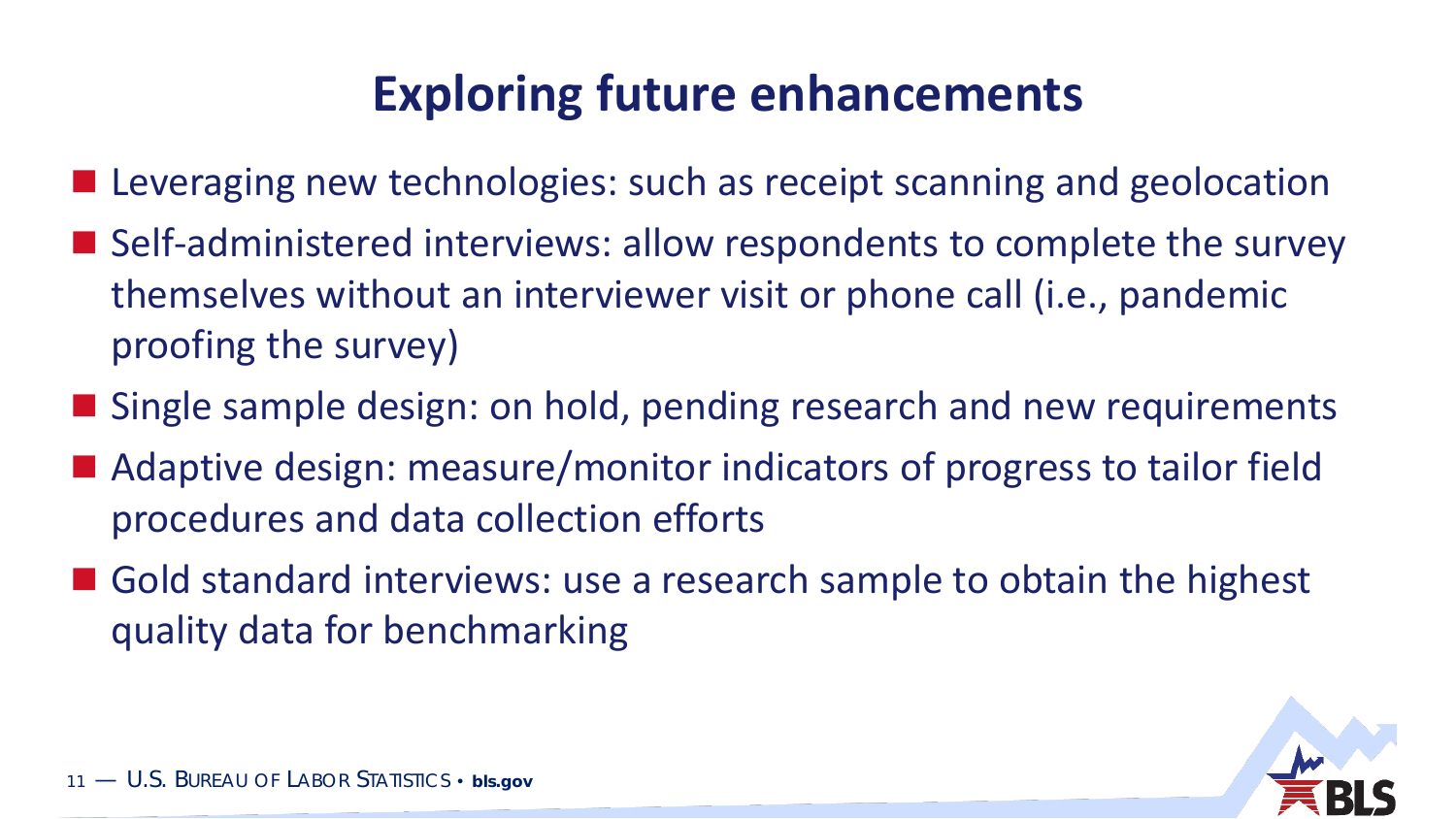#### **Jennifer's Role in the Gemini Project**



12 — U.S. BUREAU OF LABOR STATISTICS • **bls.gov**

\* 2009 BLS CE Research Branch photo

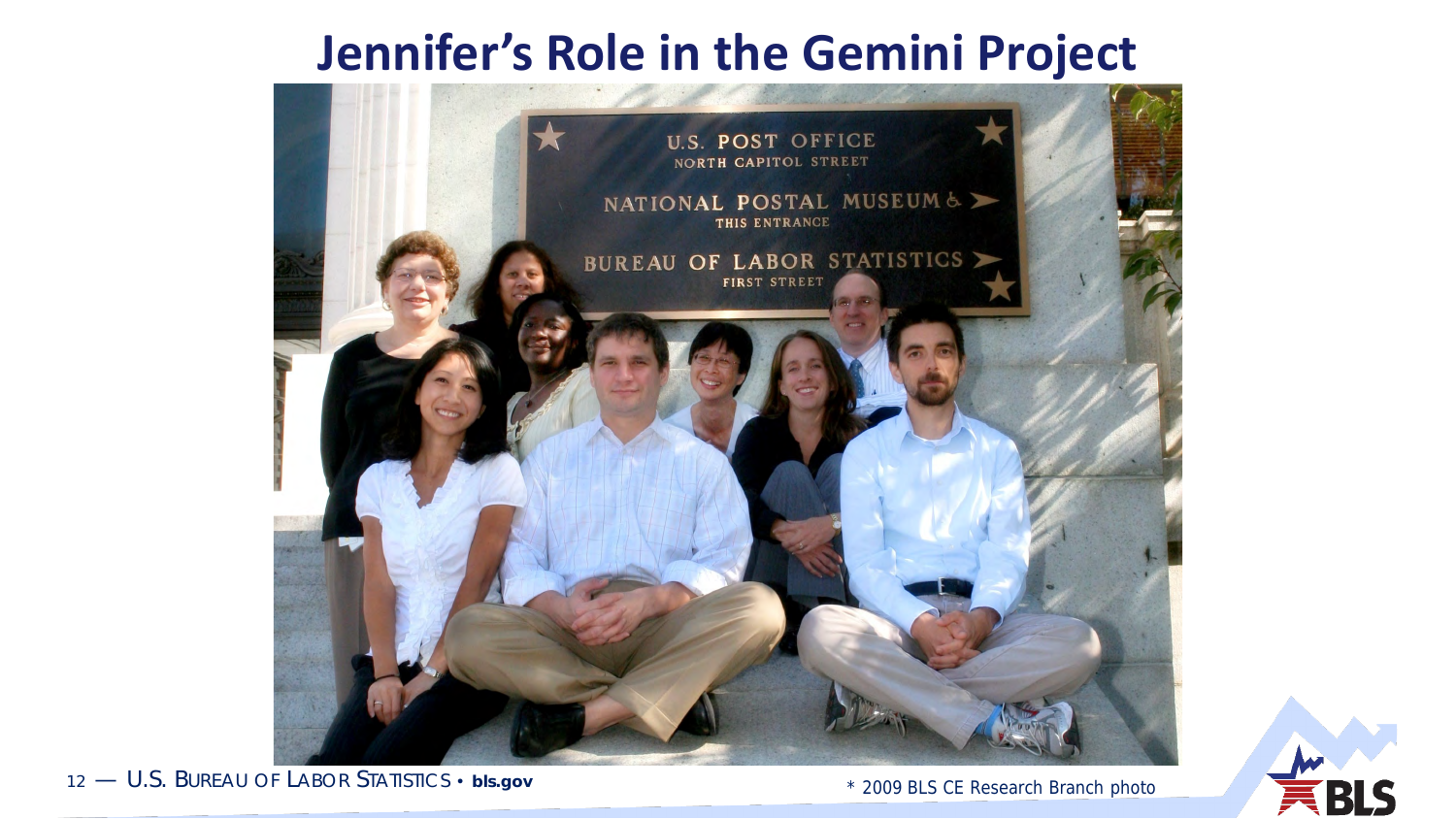#### **Jennifer's Role in the Gemini Project**

- 2010 Redesign of the CE Surveys (Survey Redesign Panel)
- 2011 Redesigning the CE Survey (SRMS Newsletter)
- 2012 Preliminary Redesign Proposal (Internal Report)
- 2013 CNSTAT Report Evaluation (Internal Memo)
- 2013 The Gemini Project to Redesign the CE Surveys (CE Symposium)
- 2013 CE Survey Redesign Research Highlights (Monthly Labor Review)
- 2014 Gemini Content Team: Final Report (Internal Report)
- 2015 Records Interview Feasibility Study Report (Internal Report)
- 2016 Proof of Concept Test Field Results (Internal Report)

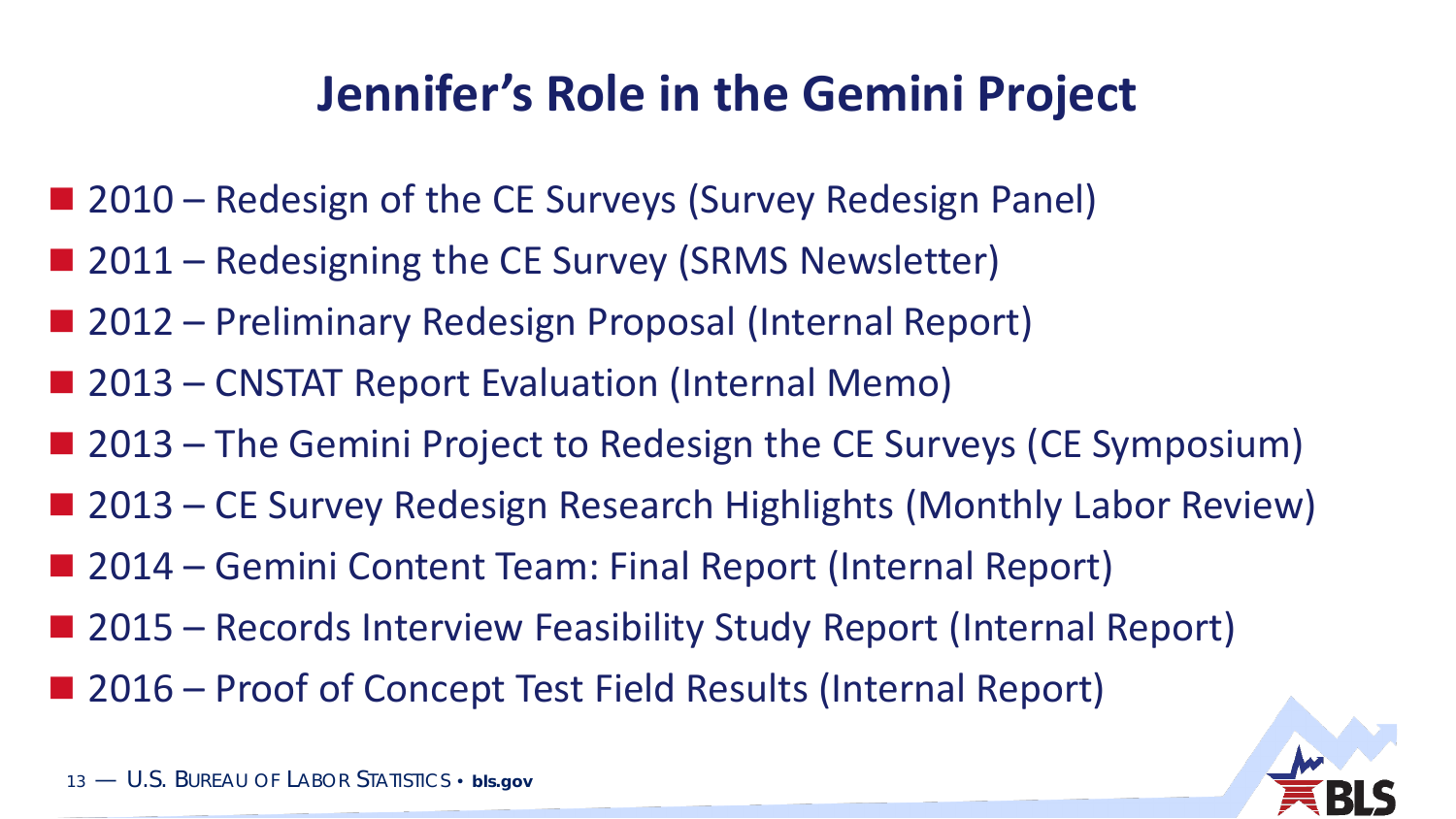## **9 Lessons from Jennifer**

- 1. Be present
- 2. Be reasonable
- 3. Be a peacemaker and bridge builder
- 4. Find a lane
- 5. Make it make sense
- 6. Vet everyone
- 7. Connect with people
- 8. Care about the work, and the people
- 9. Tell people the hard truth, with a friendly smile